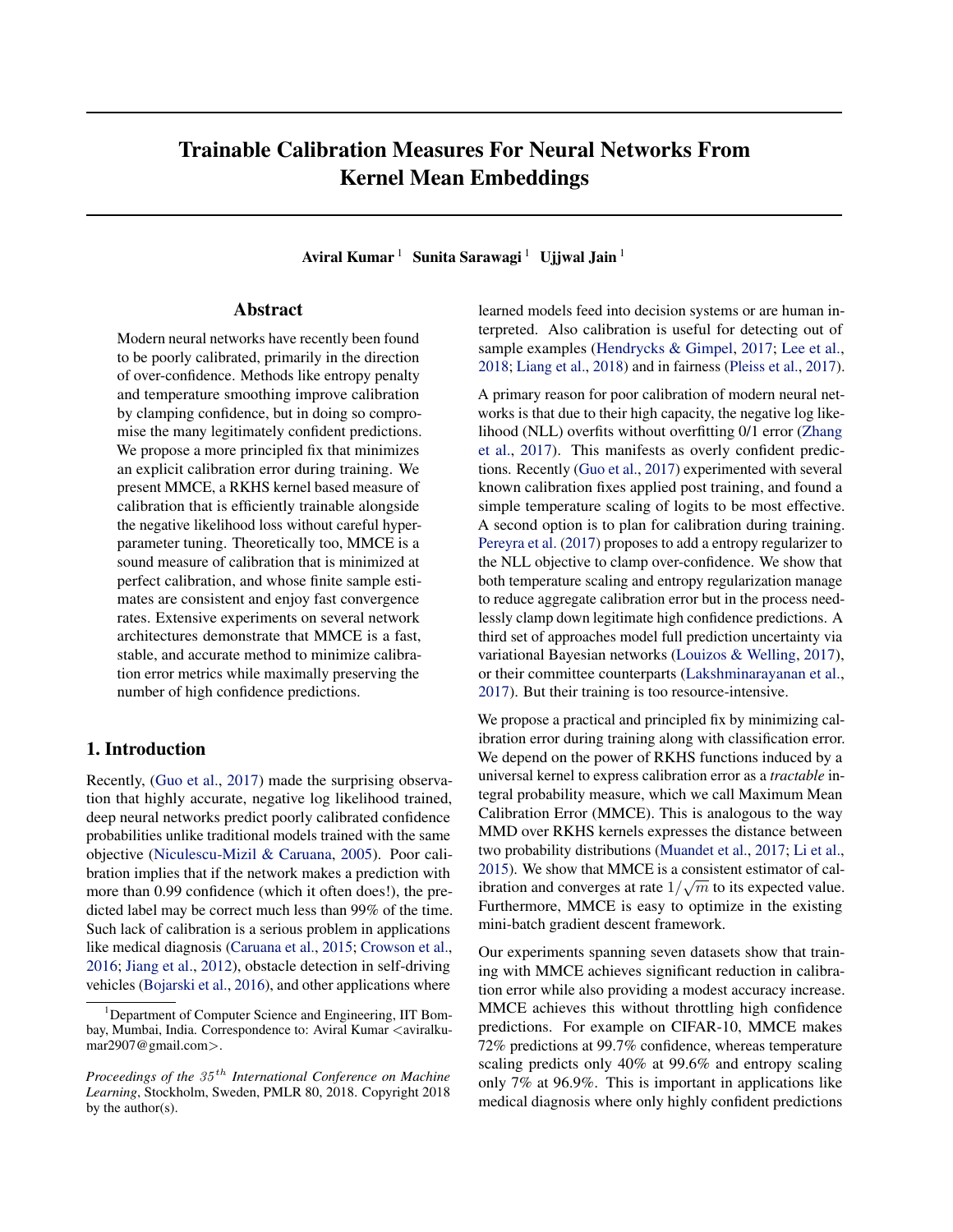<span id="page-1-0"></span>result in saving the cost of manual screening. This study demonstrates that well-designed training methods can simultaneously improve calibration and accuracy without severely reducing the number of high-confidence predictions.

## 2. Problem Setup

Our focus is improving the calibration of multi-class classification models. Let  $\mathcal{Y} = \{1, 2, ..., K\}$  denote the set of class labels and X denote a space of inputs. Let  $N_{\theta}(y|x)$  denote the probability distribution the neural network predicts on an input  $x \in \mathcal{X}$  and  $\theta$  denote the network parameters. For an instance  $x_i$  with correct label  $y_i$ , the network predicts label  $\hat{y}_i = \text{argmax}_{y \in \mathcal{Y}} N_{\theta}(y|x_i)$ . The prediction gets correctness score  $c_i = \tilde{1}$  if  $\hat{y}_i = y_i$  and 0 otherwise and a confidence score  $r_i = N_{\theta}(\hat{y}_i|x_i)$ . The model  $N_{\theta}(y|x)$  is well-calibrated over a data distribution  $D$ , when over all  $(x_i, y_i) \in \mathcal{D}$  and  $r_i = \alpha$  the probability that  $c_i = 1$  is  $\alpha$ . For example, out of a sample from  $D$  if 100 examples are predicted with confidence 0.7, then we expect 70 of these to be correct when  $N_{\theta}(y|x)$  is well-calibrated on  $\mathcal{D}$ . More formally, we use  $P_{\theta,\mathcal{D}}(r,c)$  to denote the distribution over r and c values of the predictions of  $N_{\theta}(y|x)$  on D. When  $N_{\theta}(y|x)$  is well calibrated on data distribution  $\mathcal{D}$ ,

$$
P_{\theta,\mathcal{D}}(c=1|r=I_{\alpha})=\alpha \quad \forall \alpha \in [0,1]
$$
 (1)

where  $I_{\alpha}$  denotes a small non-zero interval around  $\alpha$ . Using this we can define an expected calibration error (ECE) as

$$
\text{ECE}(P_{\theta,\mathcal{D}}) = E_{P_{\theta,\mathcal{D}}(r)} \left[ |E_{P_{\theta,\mathcal{D}}(c|r)}[c] - r| \right] \tag{2}
$$

To estimate ECE on a data sample  $D \sim P_{\theta, \mathcal{D}}$  we partition the  $[0,1]$  range of r into B equal bins. We then sum up over each bin  $B_j = \left[\frac{j}{B}, \frac{j+1}{B}\right]$  the difference between the correctness and confidence scores over examples in that bin:

$$
ECE(D) = \frac{1}{|D|} \sum_{j=0}^{B-1} \left| \sum_{i \in D_j} c_i - \sum_{i \in D_j} r_i \right|
$$
  
s.t.  $D_j = \{i \in D, r_i \in [\frac{j}{B}, \frac{j+1}{B}] \}$  (3)

We are interested in models with low ECE and high accuracy. Note a model that minimizes ECE may not necessarily have high accuracy. For example, a model that always predicts the majority class with confidence equal to the class's prior probability will have ECE 0 but is not accurate.

Fortunately, the negative log-likelihood loss (NLL= $-\sum_{(x,y)\sim \mathcal{D}} \log N_{\theta}(y|x)$ ) used for training neural networks optimizes for accuracy and calibration indirectly. NLL is minimized when  $N_{\theta}(y|x)$  matches the true data distribution  $D$ , and is therefore trivially well-calibrated [\(Hastie et al.,](#page-8-0) [2001\)](#page-8-0). Popular classifiers like linear logistic regression and calibration methods like Platt scaling that optimize the NLL objective lead to well-calibrated models [\(Niculescu-Mizil & Caruana,](#page-9-0) [2005\)](#page-9-0). Unfortunately on high capacity neural networks, NLL fails to minimize calibration error because of over-fitting.

We explore ways of training so as to directly optimize for calibration alongside NLL. We need to choose a trainable function  $CE(D, \theta)$  to measure calibration error for joint optimization with NLL as follows:

$$
\min_{\theta} \text{NLL}(D, \theta) + \lambda \text{CE}(D, \theta) \tag{4}
$$

We cannot use  $ECE(D)$  here because it is highly discontinuous in r and consequently on  $\theta$ . In the next section we propose a new calibration measure called MMCE that is trainable and satisfies other properties of sound measures that we will discuss next in Section [4.](#page-2-0)

## 3. A Trainable Calibration Measure from Kernel Embeddings

Our goal is to design a function to serve as an optimizable surrogate for the calibration error. In this section we propose such a measure that is zero if and only if the model is calibrated and whose finite sample estimates are consistent and enjoy fast convergence rates. Further, we show empirically that it can be optimized over the network parameters  $\theta$  using existing batch stochastic gradient algorithms.

Our approach is based on defining an integral probability measure over functions from a reproducing kernel Hilbert space (RKHS). Such approaches have emerged as a powerful tool in machine learning and have been successfully used in tasks like comparing two distributions [\(Gretton et al.,](#page-8-0) [2012\)](#page-8-0), [\(Li et al.,](#page-8-0) [2015\)](#page-8-0), goodness of fit tests, and class ratio estimation [\(Iyer et al.,](#page-8-0) [2014\)](#page-8-0) (see [\(Muandet et al.,](#page-9-0) [2017\)](#page-9-0) for a survey). In this paper, we show their usage in defining a tractable measure of calibration error.

Let  $H$  to denote a reproducible kernel Hilbert space (RKHS) induced by a universal kernel  $k(.,.)$  and canonical feature map  $\phi : [0, 1] \mapsto \mathcal{H}$ . We define a measure called maximum mean calibration error (MMCE) over  $P_{\theta,\mathcal{D}}(r,c)$  as:

$$
MMCE(P(r, c)) = ||E_{(r, c) \sim P}[(c - r)\phi(r)]||_{\mathcal{H}} \quad (5)
$$

where  $\|\cdot\|_{\mathcal{H}}$  denotes norm in the Hilbert space  $\mathcal{H}$ . For ease of notation, we use  $P(r, c)$  for  $P_{\theta, \mathcal{D}}(r, c)$ . Theorem [1](#page-2-0) in Section [4](#page-2-0) shows that MMCE is zero if and only if  $P(r, c)$  is calibrated over D provided kernel  $k(.,.)$  is universal. The finite sample estimate over a sample  $D \sim P$  with  $D =$  $\{(r_1, c_1), \ldots (r_m, c_m)\}\)$  becomes:

$$
\text{MMCE}_{m}(D) = \left\| \sum_{(r_i, c_i) \in D} \frac{(c_i - r_i)\phi(r_i)}{m} \right\|_{\mathcal{H}} \tag{6}
$$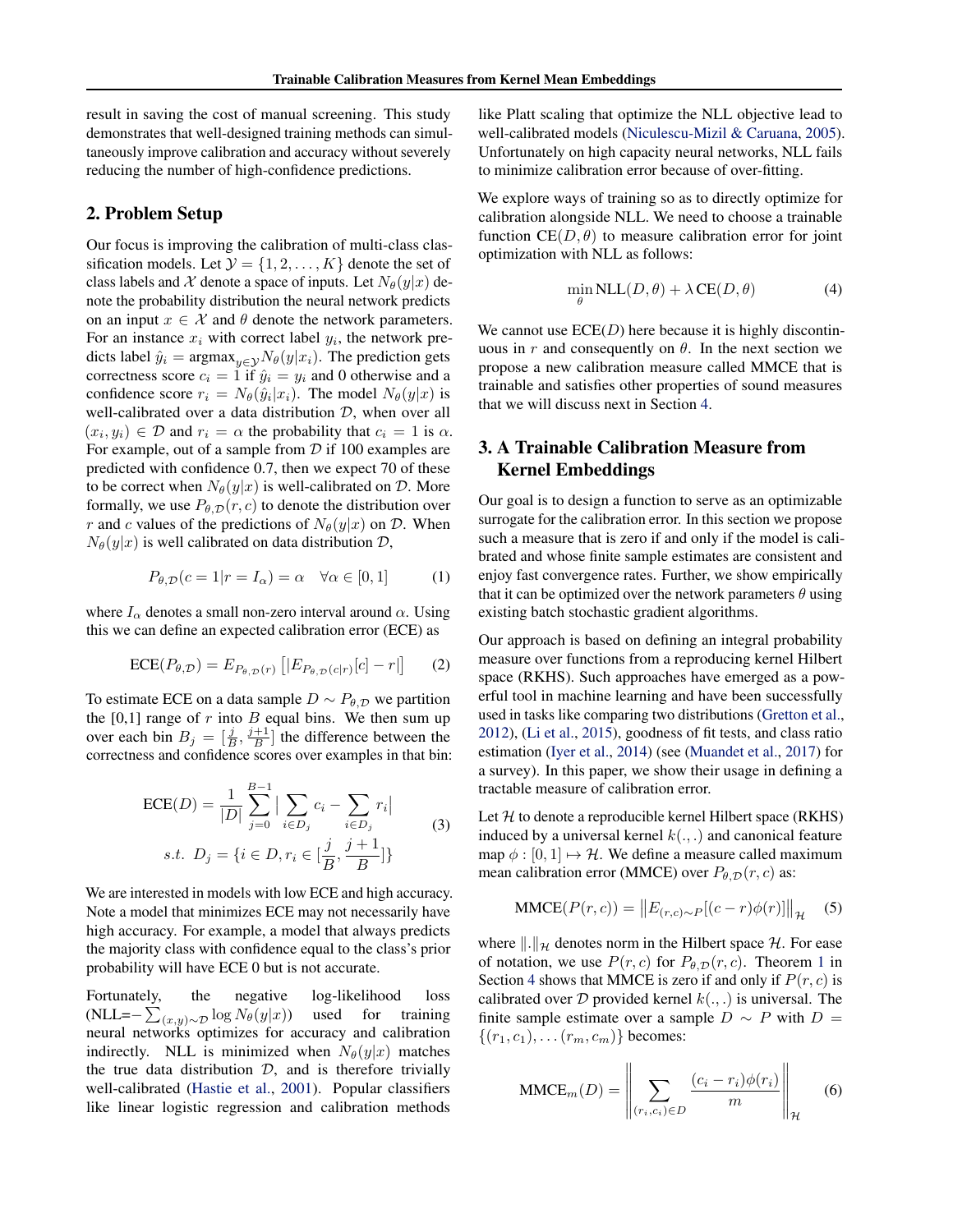<span id="page-2-0"></span>In Theorem [2](#page-3-0) in Section 4 we show that the above estimate is consistent and converges at rate  $1/\sqrt{m}$  to MMCE( $P(r, c)$ ).

The above can be rewritten in terms of kernels as:

$$
\text{MMCE}_{m}^{2}(D) = \sum_{i,j \in D} \frac{(c_i - r_i)(c_j - r_j)k(r_i, r_j)}{m^2} \tag{7}
$$

## 3.1. Minimizing MMCE during training

When training  $\theta$  on a dataset D we minimize a weighted combination of NLL to reduce classification errors and MMCE to reduce calibration errors. Training is done over mini batches of examples  $D_b$ . We found that  $D_b$  of size  $\approx 100$  suffices.

$$
\min_{\substack{\theta \\ (x_i, y_i) \in D_b}} \log N_{\theta}(y_i | x_i) + \lambda_1 \left( \text{MMCE}_m^2(D_b, \theta) \right)^{\frac{1}{2}} \quad (8)
$$

MMCE is differentiable in r but not strictly in  $\theta$  due to the argmax step for computing the predicted label. During backpropagation we pass the gradient through the  $r$  terms but not through the prediction step.

One issue with MMCE during training is that the number of incorrect samples (i.e.,  $c = 0$ ) is generally smaller than on test data. We obtained better results by re-weighting examples so that correct and incorrect samples have equal weights. If  $n$  denotes the number of correct examples in a batch of size m, we assign a weight of  $\frac{m}{n}$  to correct and  $\frac{m}{m-n}$  to incorrect examples. The weighted estimate becomes

MMCE<sup>2</sup><sub>w</sub>(D) = 
$$
\sum_{c_i = c_j = 0} \frac{r_i r_j k(r_i, r_j)}{(m - n)(m - n)}
$$
  
+ 
$$
\sum_{c_i = c_j = 1} \frac{(1 - r_i)(1 - r_j)k(r_i, r_j)}{n^2}
$$
 (9)  
- 2
$$
\sum_{c_i = 1, c_j = 0} \frac{(1 - r_i)r_j k(r_i, r_j)}{(m - n)n}
$$

In Section [6](#page-4-0) we present an empirical comparison of these two forms of MMCE.

#### 3.2. Why Does MMCE work?

Theoretically, MMCE goes to perfect 0 only at perfect calibration, and minimizing it therefore is sensible. We further try to explain why MMCE works in practice. Note from Eq [6](#page-1-0) that MMCE attempts confidence calibration by comparing pairs of instances whereas NLL works on instances individually. To understand why this could prevent overconfident predictions, consider the last term in Eq 9. Now, consider a simple example. Say, in a batch we have an instance  $x$  that is misclassified with a high confidence 0.99 and all other correctly classified examples X with confidence  $\sim$  1. The

third term in Eq 9 will pair up  $x$  with these high confidence correctly classified examples X . This will exert a *downward pressure* on  $X$ s confidence to make it less than 1. In contrast, NLL will continue to push the confidence of  $\mathcal X$  up towards 1 to the point of over-fitting. We present empirical evidence to support that MMCE does indeed prevent overfitting of NLL. We show test-NLL for MMCE and the baseline with increasing training epochs in Figure [1.](#page-3-0) The baseline model overfits on test NLL more easily than the MMCE trained model. MMCE is most effective when a batch has a mix of correct and incorrectly classified examples. If training accuracy is 100%, MMCE aligns perfectly with NLL and cannot prevent over-fitting.

## 4. Analyzing Properties of MMCE

In this section, we prove theoretical properties of MMCE and its finite sample estimate. First, we show that  $MMCE(P)$  is a faithful measure of calibration error that is zero if and only if  $P$  is perfectly calibrated. Next, we present large deviation bounds of MMCE with finite samples. Finally, we relate the MMCE to ECE.

#### 4.1. MMCE and Perfect Calibration

Theorem 1. *Let* P(r, c) *be a probability measure defined on the space*  $\mathcal{X} = ([0,1] \times \{0,1\})$  *such that*  $P(r|c=1)$ *and*  $P(r|c = 0)$  *are Borel probability measures. Let* k *be a universal kernel The MMCE measure (Equation [5\)](#page-1-0) is 0 if and only if* P *is perfectly calibrated. This implies that MMCE is a proper scoring rule [\(Parry et al.,](#page-9-0) [2011\)](#page-9-0).*

*Proof.* We start by defining an intractable integral probability measure for calibration that is more general than MMCE. Let  $C(r)$  denote the space of all continuous bounded functions over  $r \in [0, 1]$ . The measure is defined as

$$
M(C, P) = \sup_{f \in C} E_{(r,c) \sim P(r,c)}[(c - r)f(r)] \tag{10}
$$

We first show that for calibrated P,  $M(C, P)$  is zero. RHS of above equation is  $\int_{r=0}^{1} f(r) [(1 - r) dP(r, c =$ [1](#page-1-0)) –  $r dP(r, c = 0)$ . This is zero because Eq 1 implies that  $P(I_r, c = 1) \cdot (1 - r) = r \cdot P(I_r, c = 0)$  and the integration is just a continuous form of this equality.

We prove the converse to show that when  $P$  is not calibrated  $M$  is non-zero. For uncalibrated  $P$ , Eq [1](#page-1-0) will not hold on at least one interval  $I \subseteq \mathbb{R}$  of non-zero measure, call it  $I_0 = [r_0, r_0 + \delta]$   $(\delta > 0)$ . Further, since  $P(r|c)$  are Borel measures, we can assume that the function  $P(I_0, c =$ 1)  $\cdot$  (1 –  $r_0$ ) –  $r_0 \cdot P(I_0, c = 0)$  is right continuous and converges to a  $s_0 \neq 0$  as  $\delta \rightarrow 0$ . We can then choose a  $f_0(r) \in \mathcal{C}(r)$  to be a positive ramp function that is peaked at the center of  $I_0$  and drops to zero outside it. For this choice  $E_P((c - r)f_0(r))$  is guaranteed to be non-zero.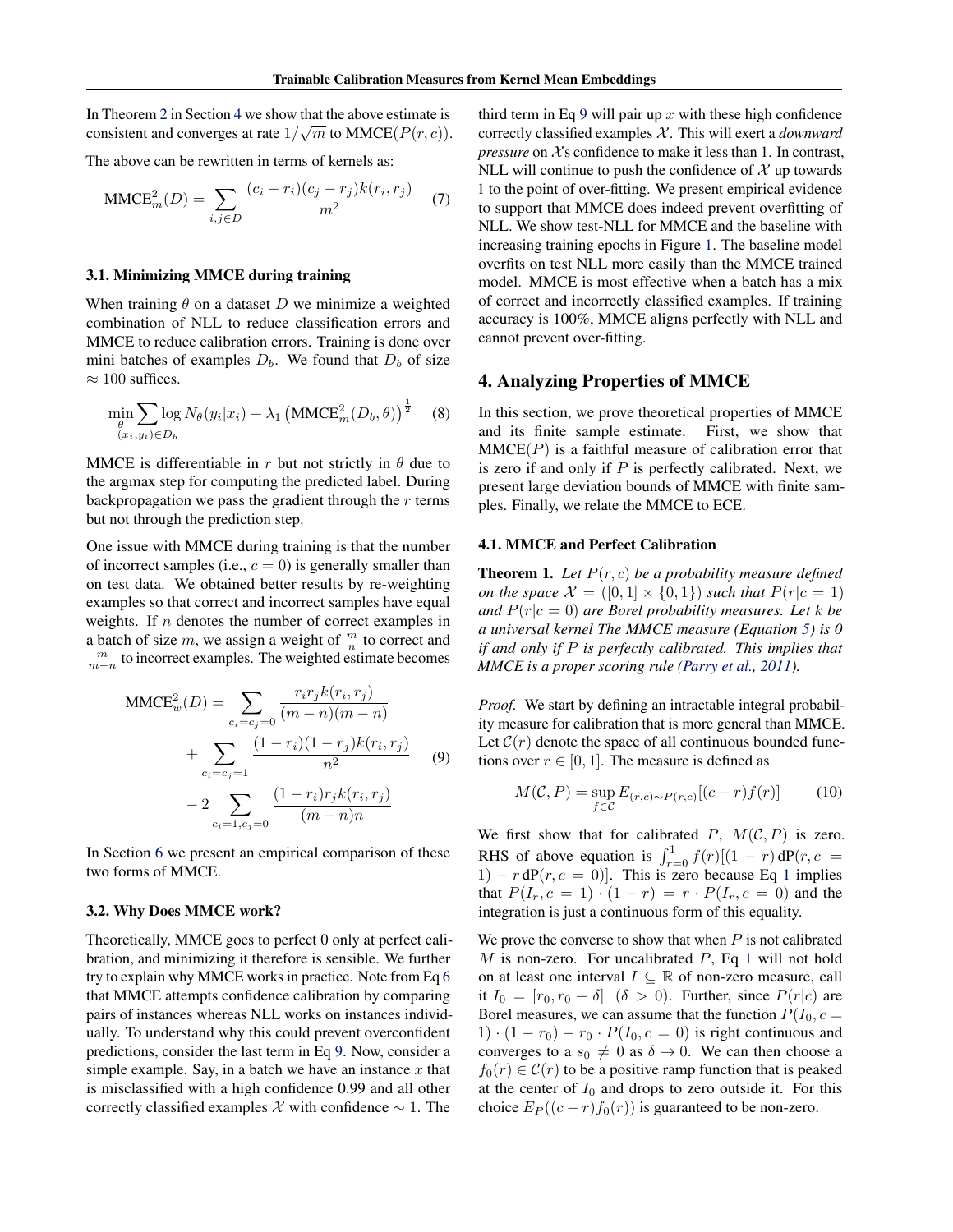<span id="page-3-0"></span>

Figure 1. Plots of Test-NLL as the training progresses for 3 datasets/models with MMCE and baseline approaches. Note that the baseline tends to overfit on the train data, whereas MMCE is stable and overfits much less compared to the baseline.

We next proceed to replace the impractical function class  $C$  with functions  $F$  defined over the unit ball in a RKHS space H with the kernel  $k(.,.)$ . If k is universal, for every  $f \in \mathcal{C}$  and  $\epsilon > 0$ , there exists a function  $f' \in \mathcal{F}$  such that  $\max_r |f(r) - f'(r)| < \epsilon$ . This property can be combined with above claims to show that  $M(F, P)$  is zero if and only if P is calibrated provided  $k(.,.)$  is universal.

Finally we show that  $M(\mathcal{F}, P) = \text{MMCE}(P)$ 

$$
M(\mathcal{F}, P) = \sup_{f \in \mathcal{F}} E_{P(r,c)}[(c-r)f(r)]
$$
  
= 
$$
\sup_{f \in \mathcal{F}} E_{(r,c)\sim P(r,c)}[(c-r)\langle \phi(r), f \rangle]
$$
  
= 
$$
||E_{r,c\sim P}[(c-r)\phi(r)]||_{\mathcal{H}} = \text{MMCE}(P)
$$
(11)

The first and second equalities in the above are due to the feature mapping properties of RKHS functions. □

#### 4.2. Large Deviation Bounds of MMCE

**Theorem 2.** Let  $K = \max_{r \in [0,1]} k(r,r)$  and m be size of *sample D. With probability more than*  $1 - \delta$ 

$$
|MMCE_m(D) - MMCE(P)| < \sqrt{\frac{K}{m}} \left( 4 + \sqrt{-2 \log \delta} \right)
$$

Proof in Section 1 of the supplementary material.

#### 4.3. Relationship with ECE

**Theorem 3.** MMCE( $P(r, c)$ )  $\leq K^{\frac{1}{2}}$ ECE( $P(r, c)$ ) where  $K = \max_r k(r,r)$ 

Proof in Section 2 of the supplementary material.

## 5. Related Work

In classical decision theory, calibration of probabilistic predictions has long been studied under the topic of scoring rules [\(Parry et al.,](#page-9-0) [2011\)](#page-9-0). In machine learning, many different methods have been proposed for enhancing calibration of classifiers including Platt's scaling [\(Platt,](#page-9-0) [1999\)](#page-9-0), Isotonic regression [\(Zadrozny & Elkan,](#page-9-0) [2002\)](#page-9-0), and Bayesian binning [\(Naeini et al.,](#page-9-0) [2015\)](#page-9-0), to name a few. A systematic study in [\(Niculescu-Mizil & Caruana,](#page-9-0) [2005\)](#page-9-0) found logistic regression classifier and neural networks (of 2005) to be well-calibrated, and the ones that were not calibrated (e.g. SVMs) were best fixed via Platt scaling. [Candela et al.](#page-8-0) [\(2005\)](#page-8-0) discusses ways of measuring calibration error and highlights the potential of over-fitting of NLL. [Kuleshov &](#page-8-0) [Liang](#page-8-0) [\(2015\)](#page-8-0) studied calibration for structured prediction and [Kuleshov & Ermon](#page-8-0) [\(2017\)](#page-8-0) shows how to calibrate in an online adversarial setting.

For modern neural networks, a recent systematic study [\(Guo](#page-8-0) [et al.,](#page-8-0) [2017\)](#page-8-0) finds them to be surprisingly poorly calibrated. They compare several conventional post-facto fixes and find temperature scaling to provide the best calibration. Another recent work proposes an entropy regularizer during training to penalize over-confident predictions [\(Pereyra et al.,](#page-9-0) [2017\)](#page-9-0). A shortcoming of both methods is that they indiscriminately clamp the confidence of all predictions, robbing an end application of the benefit of high confidence predictions. Bayesian inference is a principled approach to get better prediction uncertainties [\(Louizos & Welling,](#page-9-0) [2017\)](#page-9-0) but incurs significantly higher training cost. [Lakshminarayanan et al.](#page-8-0) [\(2017\)](#page-8-0) proposes to average predictions from a committee of models but this is resource-intensive.

Our use of kernel embeddings to measure calibration error is similar to their use in MMD to measure distance between distributions [\(Gretton et al.,](#page-8-0) [2012\)](#page-8-0). MMD has recently been used for training various types of neural networks, including generative models in [\(Li et al.,](#page-8-0) [2015\)](#page-8-0) and unsupervised domain-adaptation models in [\(Yan et al.,](#page-9-0) [2017\)](#page-9-0). For other measures defined on kernel embeddings see [\(Muandet et al.,](#page-9-0) [2017\)](#page-9-0). We are aware of no prior work on defining calibration errors using kernel embeddings.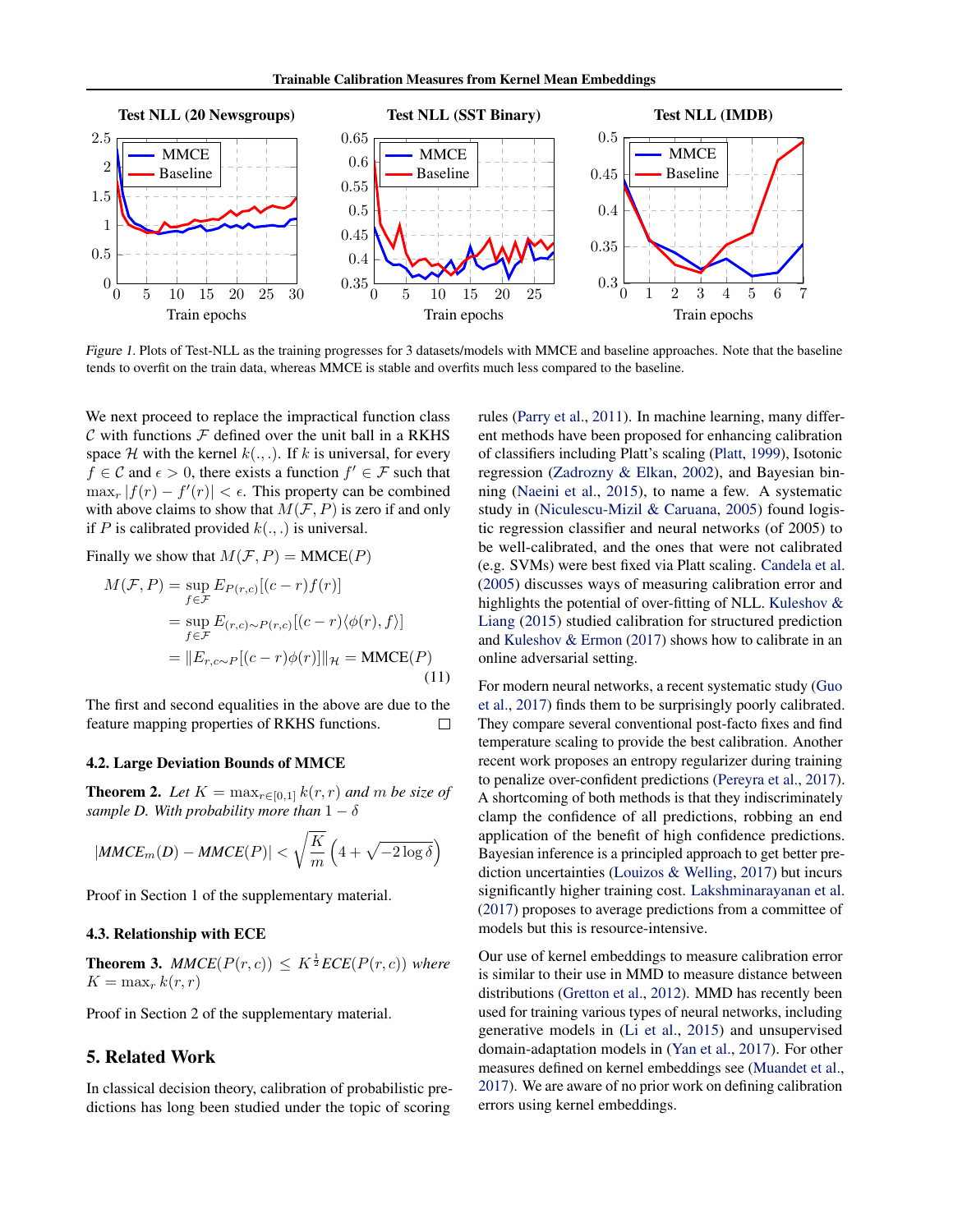## <span id="page-4-0"></span>6. Experiments

We compare our method of calibrating using MMCE with existing calibration methods on seven datasets spanning image, NLP, and time-series and 6 network architectures. We establish that a model trained with MMCE not only makes better calibrated and accurate predictions but does so at higher confidence level than existing approaches. We also evaluate the computational overhead of training with the quadratic MMCE loss, and show that the increase in running time is no more than  $10\%$ <sup>1</sup>

Datasets The datasets used in our experiments are:

1. CIFAR-10 [\(Krizhevsky et al.,](#page-8-0) [a\)](#page-8-0): Color images (32×32) from 10 classes. 45,000/5,000/10,000 images for train/validation/test.

2. CIFAR-100 [\(Krizhevsky et al.,](#page-8-0) [b\)](#page-8-0): Same as above but with 100 classes.

3. Caltech Birds 200 [\(Welinder et al.,](#page-9-0) [2010\)](#page-9-0): Images of 200 bird species drawn from Imagenet. 5994/2897/2897 images for train/validation/test sets.

4. 20 Newsgroups: News articles partitioned into 20 categories by content. 15098/900/3999 documents for train/validation/test.

5. IMDB reviews [\(Maas et al.,](#page-9-0) [2011\)](#page-9-0): Polar movie reviews for sentiment classification 25000/5000/20000 for train/ validation/ test.

6. UC Irvine Human Activity Recognition(HAR) [\(Anguita](#page-8-0) [et al.,](#page-8-0) [2013\)](#page-8-0): Time series from phones corresponding to 6 human actions. 6653/699/2947 instances for train/ validation/ test.

7. Stanford Sentiment Treebank (SST) [\(Socher et al.,](#page-9-0) [2012\)](#page-9-0): Movie reviews, represented as parse trees that are annotated by sentiment. Each sample includes a binary label and a fine grained 5-class label. We used the binary version. Training/validation/test sets contain 6920/872/1821 documents.

Models For the first three image datasets we used state-ofthe-art convolutional networks like Resnet [\(He et al.,](#page-8-0) [2016\)](#page-8-0), Wide Resnet [\(Zagoruyko & Komodakis,](#page-9-0) [2016\)](#page-9-0) and Inception v3 [\(Krause et al.,](#page-8-0) [2016\)](#page-8-0). We use different sizes (in terms of depths/ number of layers) for each of the models. On 20 Newsgroups, we train a global pooling Convolutional Network [\(Lin et al.,](#page-9-0) [2013\)](#page-9-0). On IMDB reviews, we use a version of hierarchical attention networks [\(Yang et al.,](#page-9-0) [2016\)](#page-9-0). On UCI HAR, we use a LSTM. We used the TreeLSTM model for SST binary [\(Tai et al.,](#page-9-0) [2015\)](#page-9-0). We used publicly available models: CIFAR 10 Resnet: [\(Tensorflow,](#page-9-0) [2018\)](#page-9-0), CIFAR 10 wide resnet, CIFAR 100 all models: [\(Xin Pan,](#page-9-0) [2018\)](#page-9-0), Birds CUB dataset: [\(Vispedia,](#page-9-0) [2018\)](#page-9-0), IMDB dataset: [\(Ilya Ivanov,](#page-8-0) [2018\)](#page-8-0), 20 Newsgroups: [\(Keras Team,](#page-8-0) [2018\)](#page-8-0), HAR dataset: [\(Guillaume Chevalier,](#page-8-0) [2017\)](#page-8-0) and SST TreeL-STM : [\(Nicolas Pinchaud,](#page-9-0) [2017\)](#page-9-0).

**Experiment setup** The  $\lambda$  for weighting MMCE wrt NLL is chosen via cross-validation. The same kernel  $k(r, r')$ was used for all since  $r, r'$  are probabilities. We chose the Laplacian Kernel  $k(r, r') = \exp \left( \frac{-|r - r'|}{0.4} \right)$  $\frac{r-r'}{0.4}$ , a universal kernel, with a width of 0.4. For measuring calibration error we use ECE with 20 bins, each of size 0.05. We use a batch size of 128, except when the default batch size in the code base was higher. For example, in the IMDB HAN codebase, the default batch size was 256 and for UCI HAR the batch size was 1500. Other details about optimizer and hyperparameters were kept unchanged from the base models from the downloaded source. As an exception, the batch size for SST was kept fixed to 25 (the default value).

Methods Compared We compare the following methods:

Baseline The baseline models in all tasks were trained using negative log likelihood. All baseline models were downloaded from public sources and came with their best performing regularizers like dropout and weight penalty.

Baseline+T [Guo et al.](#page-8-0) [\(2017\)](#page-8-0) compared six methods of calibrating a baseline model using a validation dataset. Of these temperature scaling was found to be the best in terms of ECE and the only method to not drop baseline accuracy. We compare with this approach and use Baseline+T to denote a temperature calibrated baseline model.

 $MMCE$ ,  $MMCE<sub>m</sub>$ ,  $MMCE+T$  These are variants of our MMCE-based approach. MMCE refers to the weighted version  $MMCE_w$  in Eq [9](#page-2-0) and  $MMCE_m$  to unweighted version in Eq [7.](#page-2-0) Temperature scaling can also be applied on models trained using MMCE. We call this the MMCE+T method.

Entropy penalty We also compare with [\(Pereyra et al.,](#page-9-0) [2017\)](#page-9-0) that adds an entropy penalty as a regularizer to reduce over-confidence, a primary cause of poor calibration in modern NN.

Kernel regression MMCE uses kernels to measure calibration. Another conventional kernel-based measure is the Nardaya-Watson kernel regressor. We use this to get a smoothed estimate of  $P(c = 1|r)$  and then minimize their distance from  $r$  to achieve calibration as per Eq [1.](#page-1-0) This gives us a trainable measure of calibration error as

$$
\sum_{i \in D} \left( r_i - \frac{\sum_{j \in D} k(r_i, r_j) c_j}{\sum_{j \in D} k(r_i, r_j)} \right)^2.
$$
 (12)

that we use as  $CE(D, \theta)$  in Equation [4.](#page-1-0)

 $1^1$ Code is partially available and will be made fully available at <https://github.com/aviralkumar2907/MMCE>.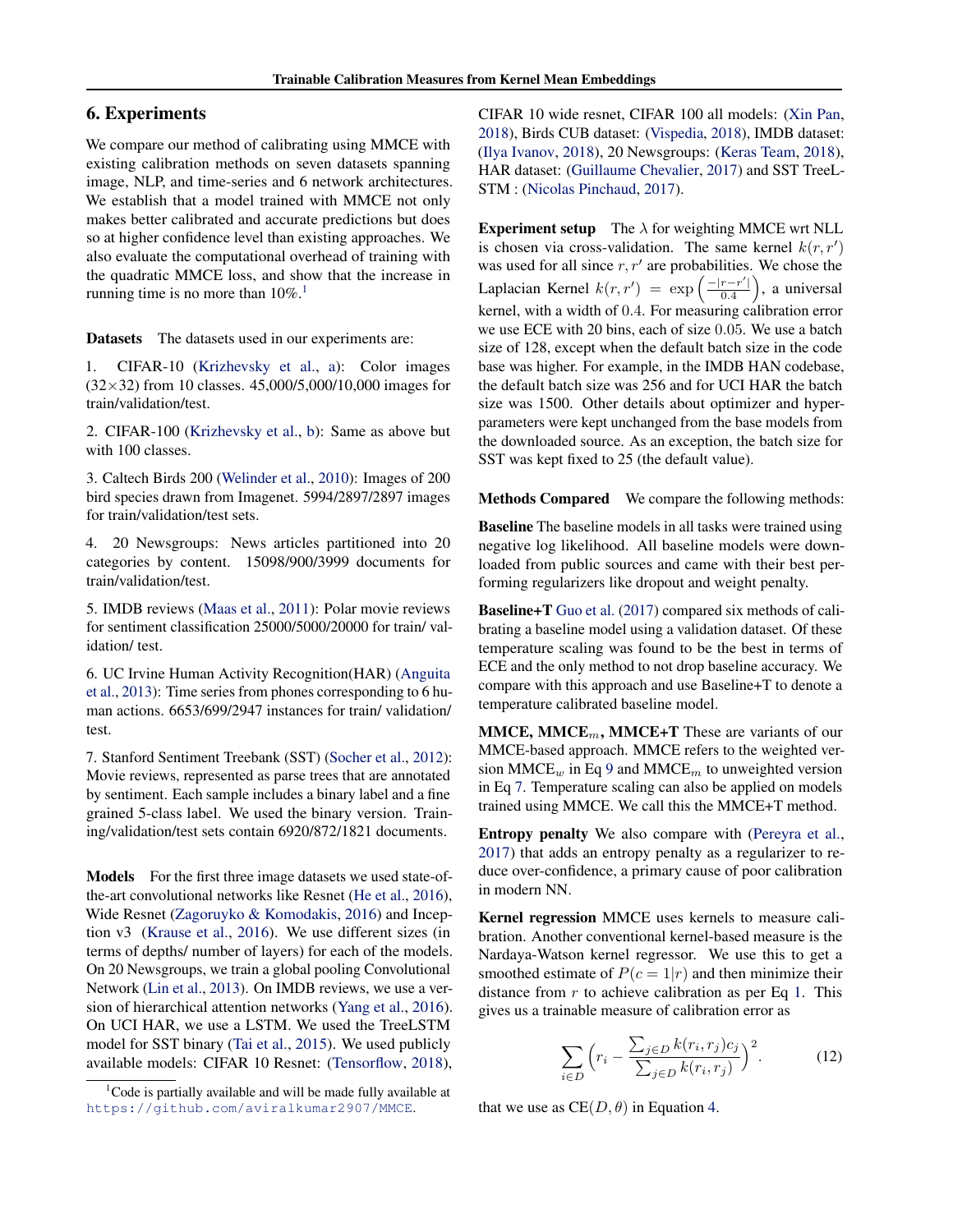

Figure 2. Reliability diagram to show calibration of Baseline, MMCE+T, and Baseline+T. The x-axis is prediction confidence in ten bins of equal size and y-axis is accuracy at that bin's confidence. Perfect measure should touch the line. While plotting, we dropped bins with less than 0.5% of the total data points falling into them.

Evaluation Metrics We compare the methods on three different measures of calibration error [\(Candela et al.,](#page-8-0) [2005\)](#page-8-0) - Expected Calibration Error (ECE) (as described in Sec-tion [2\)](#page-1-0), Brier Score ( $\frac{1}{|D|} \sum_{(x_i,y_i)\sim D} \sum_{v} (c_{i,v} - r_{i,v})^2$ ), and NLL. We also measure the fraction of highly-confident calibrated predictions to reward methods that achieve calibration without throttling correct high confidence scores.

#### 6.1. Results

MMCE gains over baseline We first evaluate the efficacy of MMCE in reducing calibration errors over the baseline without dropping accuracy. Tables [1](#page-6-0) and Table [2](#page-6-0) summarizes the results over different dataset architecture combinations. From columns 3 and 4 of Table [1](#page-6-0) we observe that MMCE training consistently gives lower ECE values. For example, on CIFAR-10 all three models get almost a factor of 4 reduction in ECE. The reduction in calibration error is also evident when measured on Brier score and NLL(Table [2\)](#page-6-0). MMCE also boosts baseline accuracy showing that accuracy (as optimized by NLL) is not orthogonal to calibration (as optimized by MMCE).

All the models here were trained from scratch with MMCE. But we show that MMCE can be used also for fine-tuning a pre-trained model. Table 1 in the supplementary material shows the ECE and accuracy comparisons with a baseline model fine-tuned using our  $NLL+\lambda MMCE$  objective. We find that fine-tuning with MMCE helps improve calibration, although not as much as training from scratch.

Comparison with temperature scaling In the last two columns of Table [1](#page-6-0) we compare the effect on ECE of temperature scaling (TS) on both the baseline and MMCE trained model. Accuracy stays unchanged with TS. We find that both models get an improvement in calibration (drop in ECE) with TS. Calibration is best overall with MMCE+T. On 20newsgroup, MMCE+T provides a particularly big improvement over Baseline+T. From Table [2](#page-6-0) we observe that on Brier and NLL too, MMCE (even without TS) provides greater reduction in calibration error over baseline+TS. One natural question is why should temperature scaling improve MMCE? The reason we suspect is the injection of a different validation dataset. TS using MMCE (instead of NLL) on the validation dataset gives similar drops in ECE. But, MMCE gives a much greater fraction of the increase beyond baseline than TS. 70% of the ECE reduction of MMCE+T is due to MMCE training and only additional 30% with TS on the validation dataset.

We zoom beyond aggregated ECE values and compare Baseline, Baseline+T, and MMCE+T on reliability plots in Figure 2. In a reliability plot, the perfectly calibrated model should touch the diagonal, models below the diagonal are over-confident and above it are under-estimating confidence. The Baseline is overly confident and temperature scaling (TS) corrects that significantly. But, on 20newsgroup, TS causes the Baseline model to swing in the opposite direction of under confidence!

We further show that TS incurs confidence loss on several other datasets but the loss happens at the very high end and does not get reflected in aggregate ECE numbers. Since over-confidence is the problem, we focus on the subset of predictions made with very high confidence, specifically 0.99. For each method, we define a confident set (CS99) consisting of predictions with confidence above 0.99. We desire the largest possible set CS99 as long as accuracy in CS99 is above 99%. We show the result in Table [4.](#page-7-0) The overconfident baseline, of course, gets the largest size of CS99 but its accuracy is below the contract of 99% on all five cases. Temperature scaling on the baseline does correct accuracy but the size of the confident set is *much* smaller now. In contrast MMCE (both with and without TS) provides much larger number of confident predictions. For example, on CIFAR 10 (Resnet 110), temperature scaling reduced the size of CS99 from 89% to 40% whereas MMCE lifted it to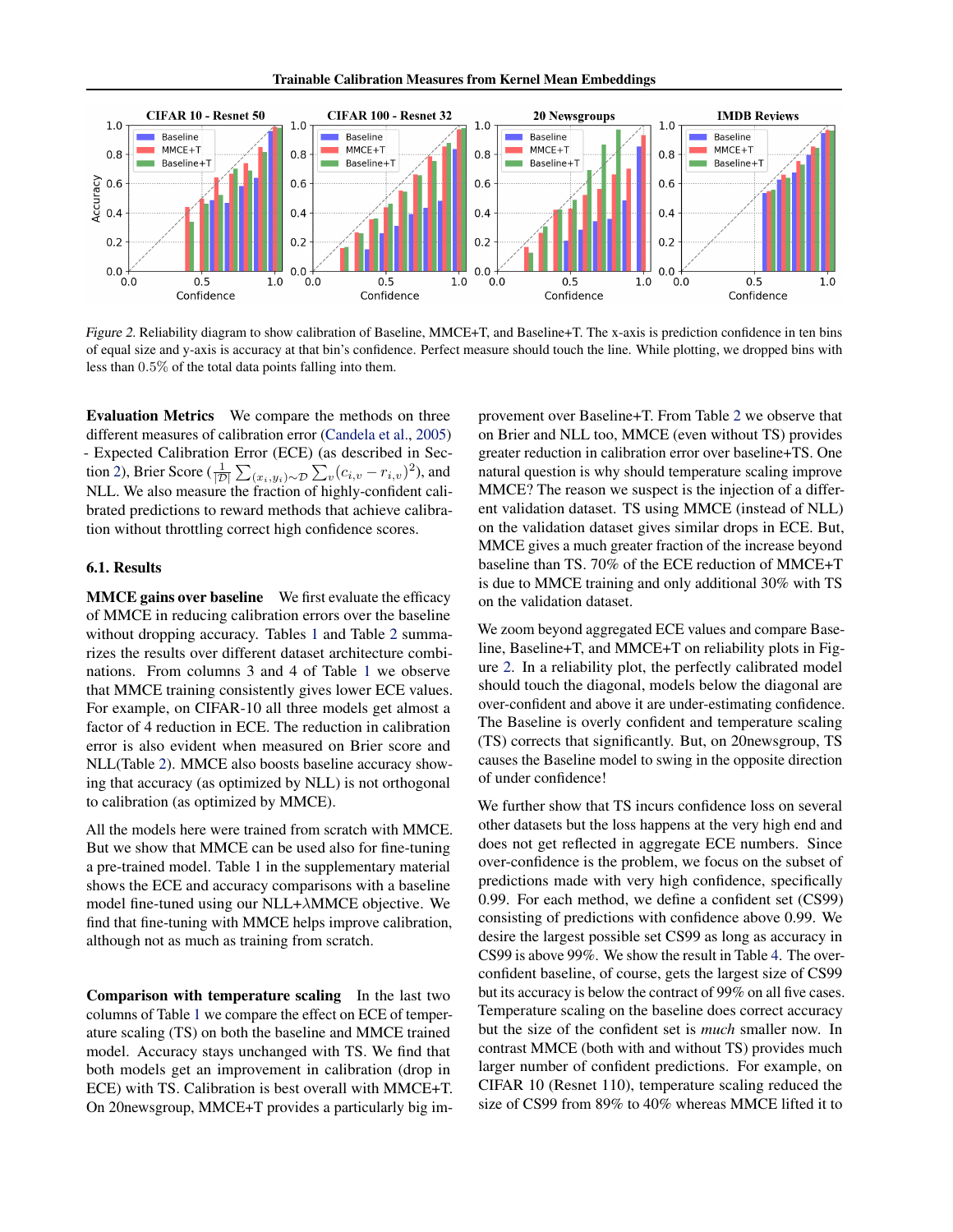Trainable Calibration Measures from Kernel Mean Embeddings

<span id="page-6-0"></span>

| E# | <b>Dataset</b>      | Model              | ECE             |             | Accuracy        |             | <b>ECE with Temperature</b> |          |  |
|----|---------------------|--------------------|-----------------|-------------|-----------------|-------------|-----------------------------|----------|--|
|    |                     |                    | <b>Baseline</b> | <b>MMCE</b> | <b>Baseline</b> | <b>MMCE</b> | Baseline+T                  | $MMCE+T$ |  |
|    | <b>MNIST</b>        | LeNet <sub>5</sub> | $0.5\%$         | $0.2\%$     | 99.24%          | 99.26%      |                             |          |  |
| 2  | CIFAR 10            | Resnet 50          | $4.3\%$         | $1.2\%$     | 93.1%           | 93.4%       | $0.9\%$                     | $1.1\%$  |  |
| 3  | CIFAR 10            | Resnet 110         | $4.6\%$         | $1.1\%$     | 93.7%           | 94.0%       | 1.21%                       | $1.19\%$ |  |
| 4  | CIFAR 10            | Wide Resnet 28-10  | $4.5\%$         | $1.6\%$     | 94.1%           | 94.2%       | $1.0\%$                     | $1.1\%$  |  |
| 5  | CIFAR 100           | Resnet 32          | $19.6\%$        | 6.9%        | 67.0%           | 67.7%       | 2.5%                        | $1.4\%$  |  |
| 6  | CIFAR 100           | Wide Resnet 28-10  | $15.0\%$        | $8.9\%$     | 74.0%           | 76.6%       | 2.5%                        | $2.3\%$  |  |
| 7  | Birds CUB 200       | Inception-v3       | $2.6\%$         | $2.3\%$     | 78.2%           | 77.9%       | $2.0\%$                     | $1.4\%$  |  |
| 8  | 20 Newsgroups       | Global Pooling CNN | $16.5\%$        | $6.5\%$     | 74.2%           | 73.9%       | 15.8%                       | $6.2\%$  |  |
| 9  | <b>IMDB</b> Reviews | <b>HAN</b>         | $4.9\%$         | $0.4\%$     | 86.8%           | 86.3%       | $1.0\%$                     | $0.2\%$  |  |
| 10 | <b>SST Binary</b>   | <b>Tree LSTM</b>   | $7.4\%$         | $5.9\%$     | 88.6%           | 88.7%       | $1.8\%$                     | $3.6\%$  |  |
| 11 | HAR time series     | <b>LSTM</b>        | $7.6\%$         | $5.9\%$     | 89.4%           | 90.3%       | 3.8%                        | $3.7\%$  |  |

Table 1. ECE and Accuracy for Baseline and MMCE after training from scratch and after temperature scaling using a validation dataset. Here a model is referenced by the name and the size of its network.

| E# |       | <b>Brier Score</b> |       | <b>Test NLL</b> |      |       |  |  |
|----|-------|--------------------|-------|-----------------|------|-------|--|--|
|    | Base  | MMCE               | $B+T$ | Base            | MMCE | $B+T$ |  |  |
| 2  | 0.121 | 0.090              | 0.111 | 0.31            | 0.21 | 0.23  |  |  |
| 4  | 0.087 | 0.085              | 0.082 | 0.24            | 0.18 | 0.18  |  |  |
| 5  | 0.522 | 0.445              | 0.467 | 1.74            | 1.24 | 1.26  |  |  |
| 6  | 0.340 | 0.338              | 0.338 | 0.96            | 0.94 | 0.93  |  |  |
| 7  | 0.318 | 0.312              | 0.317 | 0.87            | 0.86 | 0.86  |  |  |
| 8  | 0.401 | 0.365              | 0.380 | 1.34            | 0.97 | 1.02  |  |  |
| 9  | 0.197 | 0.189              | 0.190 | 0.33            | 0.30 | 0.31  |  |  |
| 10 | 0.220 | 0.209              | 0.218 | 0.42            | 0.40 | 0.41  |  |  |
| 11 | 0.183 | 0.172              | 0.178 | 0.49            | 0.34 | 0.38  |  |  |

Table 2. Brier Score and NLL Values for Baseline, MMCE and Baseline+T (B+T) after training from scratch and after temperature scaling using a validation dataset. Experiment numbers (E#) can be looked up from Table 1

72% without dropping accuracy. As pointed out earlier, less (or no) highly confident predictions is not good from the perspective of practical deployment of neural networks.

Some applications rely on highly confident predictions, for example, applications of neural networks in medicine and healthcare. The ideal goal of confidence calibration must be to find not only accurate but highly confident predictions. Clamping down large confidence values is not the best way to tap the potential of modern high capacity networks and we need training time methods like MMCE to wean out incorrect confident predictions.

Comparison with Alternative Regularizers We next compare MMCE with Entropy penalty and find that indeed this method reduces ECE significantly even though the goal was to fix over-confidence and not calibration. However, the method suffers from the same flaw as temperature scaling of



Figure 3. Variation of ECE with regularizer weight  $\lambda$  with Entropy penalty and MMCE as regularizers. Observe the sharp peaks of Entropy penalty as against the stable trends of MMCE. The values on the y-axis were clipped to  $\sim$  30 for visual clarity.

indiscriminately clamping confidence leading to only a few confident predictions as seen in Table [4.](#page-7-0) For example, on CIFAR 10 with a threshold of 0.99 on confidence, MMCE predicts 72% instances at accuracy 99.7% but with Entropy penalty we get only 7% and that too at 97% accuracy indicating miscalibration in the above 0.99 bucket.

The Kernel regression regularizer (Eq [12\)](#page-4-0) was not effective in improving calibration. This was surprising because the Nardaya-Watson regressor has a better convergence rate  $m^{-\frac{4}{5}}$  than ours  $m^{-\frac{1}{2}}$ . A possible reason could be that the gradient with respect to  $\theta$  is not conducive to optimizing the objective, perhaps because of kernels in the denominator. In contrast, MMCE with kernels only in the numerator is conducive to gradient-based optimization.

MMCE: weighted vs unweighted In Section [3,](#page-1-0) Equation [7](#page-2-0) we motivated the design of the weighted MMCE estimator to surmount natural high accuracy bias in the training data. In Table [3](#page-7-0) we observe that this version (last column) indeed provides a significant boost in accuracy over the original MMCE version on most cases.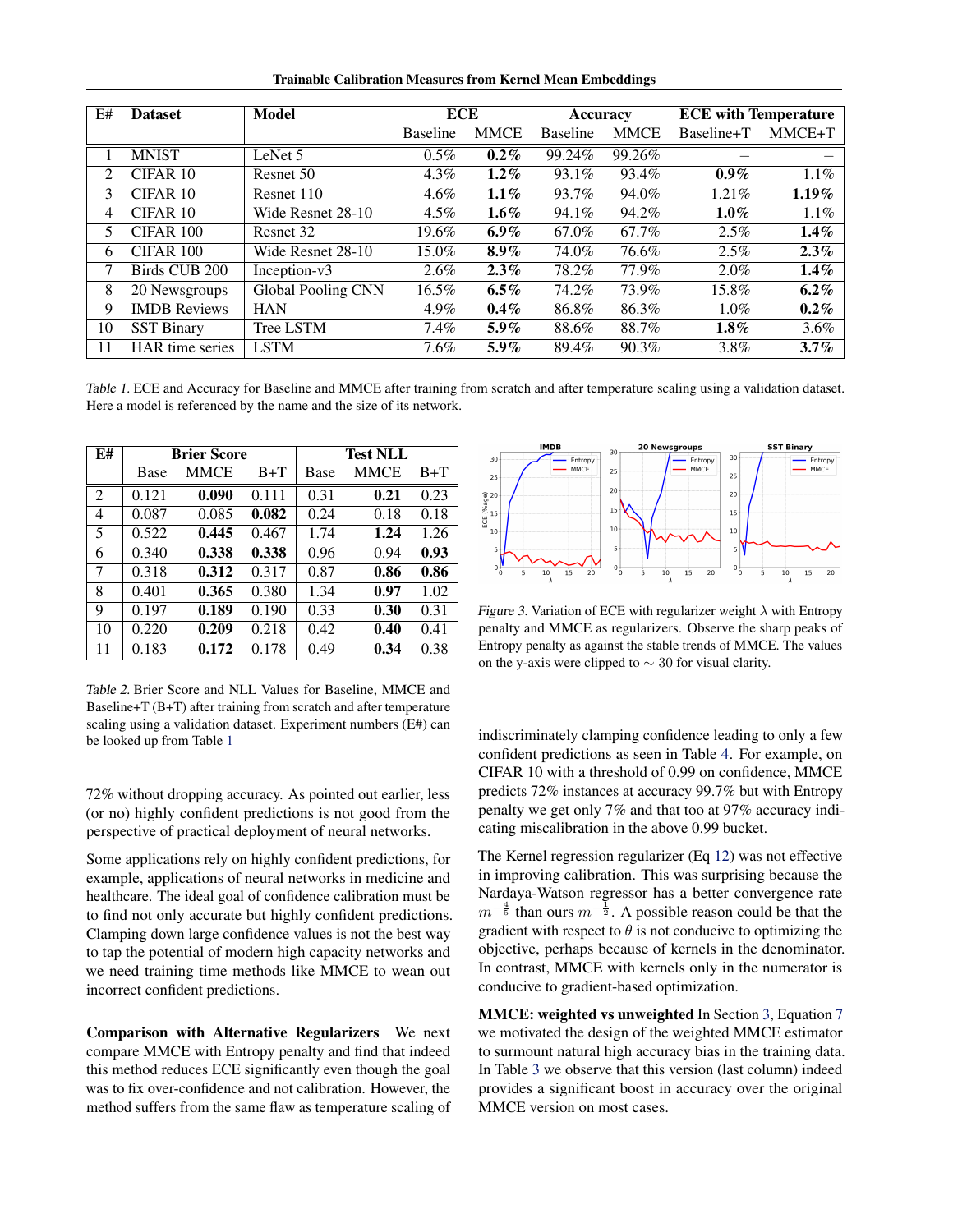Trainable Calibration Measures from Kernel Mean Embeddings

<span id="page-7-0"></span>

| <b>Dataset</b>         | Model                  | M MCE <sub>m</sub> |          | <b>Kernel Regression</b> |          | <b>Entropy penalty</b> |       | <b>MMCE</b> |         |
|------------------------|------------------------|--------------------|----------|--------------------------|----------|------------------------|-------|-------------|---------|
|                        |                        | <b>ECE</b>         | Acc%     | <b>ECE</b>               | Acc%     | <b>ECE</b>             | Acc%  | <b>ECE</b>  | $Acc\%$ |
| CIFAR 10               | Resnet 50              | $3.2\%$            | 93.2%    | 4.9%                     | $93.1\%$ | $1.8\%$                | 93.0% | $1.2\%$     | 93.4%   |
| CIFAR 10               | Resnet 110             | $4.1\%$            | 93.6%    | $4.5\%$                  | 93.6%    | 2.1%                   | 93.8% | $1.2\%$     | 94.0%   |
| CIFAR 10               | Wide Resnet 28-10      | $3.0\%$            | 95.0%    | $3.1\%$                  | $95.1\%$ | 2.8%                   | 94.7% | $1.6\%$     | 94.2%   |
| CIFAR 100              | Wide Resnet 28-10      | 10.4%              | $77.1\%$ | 12.2%                    | 78.6%    | $9.3\%$                | 77.9% | $8.9\%$     | 76.6%   |
| <b>HAR</b> time series | <b>LSTM</b>            | 5.5%               | 89.8%    | $7.0\%$                  | 90.2%    | $2.7\%$                | 91.8% | 5.9%        | 90.3%   |
| 20 Newsgroups          | <b>Global Pool CNN</b> | 15.8%              | $75.1\%$ | 18.8%                    | 75.1%    | $2.3\%$                | 74.2% | $6.5\%$     | 73.9%   |
| <b>IMDB</b> Reviews    | <b>HAN</b>             | $3.6\%$            | 86.6%    | $3.2\%$                  | 85.7%    | $0.6\%$                | 86.6% | $0.4\%$     | 86.3%   |

Table 3. ECE and accuracy over different methods that train using NLL+ $\lambda$  CE. Observe that entropy penalty reduces ECE without dropping accuracy. Kernel regression helps only in some cases and weighted MMCE is much better than the unweighted one (MMCE<sub>m</sub>).

| <b>Dataset</b> | Model                    | <b>Baseline</b> |       | <b>Baseline + T</b> |                                 | <b>MMCE</b> |       | $MMCE + T$ |       | <b>Entropy</b> |       |
|----------------|--------------------------|-----------------|-------|---------------------|---------------------------------|-------------|-------|------------|-------|----------------|-------|
|                |                          | CS99            | Acc.  | CS99                | Acc.                            | CS99        | Acc.  | CS99       | Acc.  | CS99           | Acc.  |
| CIFAR 10       | Resnet 110               | 89              | 97.65 | 40                  | 99.57                           | 72          | 99.69 | 68         | 99.79 |                | 96.96 |
| CIFAR 10       | Resnet 50                | 86              | 98.04 | 51                  | 99.68                           | 67          | 99.68 | 66         | 99.71 | 26             | 98.04 |
| <b>IMDB</b>    | <b>HAN</b>               | 48              | 98.28 | 12                  | 99.48                           | 19.3        | 99.40 | 19.1       | 99.24 | 18.6           | 99.20 |
| 20 NewsG       | Global Pool              | 61              | 92.07 |                     | $\hspace{0.1mm}-\hspace{0.1mm}$ | 45          | 96.26 | 42         | 96.73 |                | 97.14 |
| <b>Birds</b>   | Inception v <sub>3</sub> | 55              | 98.68 | 40                  | 99.31                           | 48          | 99.34 | 41         | 99.40 | 37             | 99.01 |

Table 4. The fraction of test examples predicted with a confidence more than 99% and their accuracy. Observe that fixes like temperature scaling and entropy penalty move many more points out of the high confidence zone than MMCE.

**Tuning Calibration Weight**  $\lambda$  In Figure [3](#page-6-0) we show the effect on ECE for different values of  $\lambda$  in the NLL+ $\lambda$  CE training objective for MMCE and Entropy regularizer as CE. We find that compared to Entropy, MMCE is significantly more stable with changing lambda. For example for 20Newsgroup, the entropy regularizer has a minima at 6 and rises sharply on both sides whereas MMCE moves gradually towards its flat minima. The accuracy values too (not shown in Figure) do not change much with  $\lambda$  for MMCE.

Computational Efficiency We compared the running times per epoch of the baseline and the MMCE trained model (on a NVIDIA Titan X GPU) (In Table 2 of supplementary). Although, MMCE scales quadratically with the number of examples we found that the wall-clock running time per epoch for the MMCE algorithm was no more than 10% over the baseline. This is because the MMCE is reliably estimated even on ∼ 100 examples that comprise a batch because of its fast convergence properties.

In summary, our experiments demonstrate that training with MMCE is a fast, stable, and accurate method to minimize calibration error while maximally preserving high confidence predictions.

## 7. Conclusion

We proposed MMCE a new measure of calibration error in terms of universal kernels from a RKHS space. We analyzed MMCE theoretically and showed that it is minimized only when the model is calibrated and its finite sample estimate is consistent and converges at rate  $1/\sqrt{m}$ . The measure can be used to jointly train the network parameters to minimize both accuracy and calibration error. The joint objective is easy to train and does not require very careful hyper-parameter tuning unlike other similar regularizers e.g. the entropy regularizer. Also, the running time overhead is minimal unlike methods like Bayesian networks which model prediction uncertainty at huge performance penalty. Our model not only provides low ECE and high accuracy, but also produces more predictions at high confidence levels unlike previous smoothing approaches that indiscriminately clamp large confidence scores. Our experiments showed that modern neural networks suffer more from poor calibration than over-confidence. Careful training objectives, like MMCE, can fix poor calibration without reducing confidence.

In future, we plan to apply MMCE to calibrate structured prediction tasks, for example, the sequence to sequence models used for translation.

Acknowledgements We thank all anonymous reviewers for their comments and for pointing to the work on scoring rules in statistics. We thank members of our group at IIT Bombay, specifically Shiv Shankar, for discussions. We gratefully acknowledge the support of NVIDIA corporation for Titan X GPUs.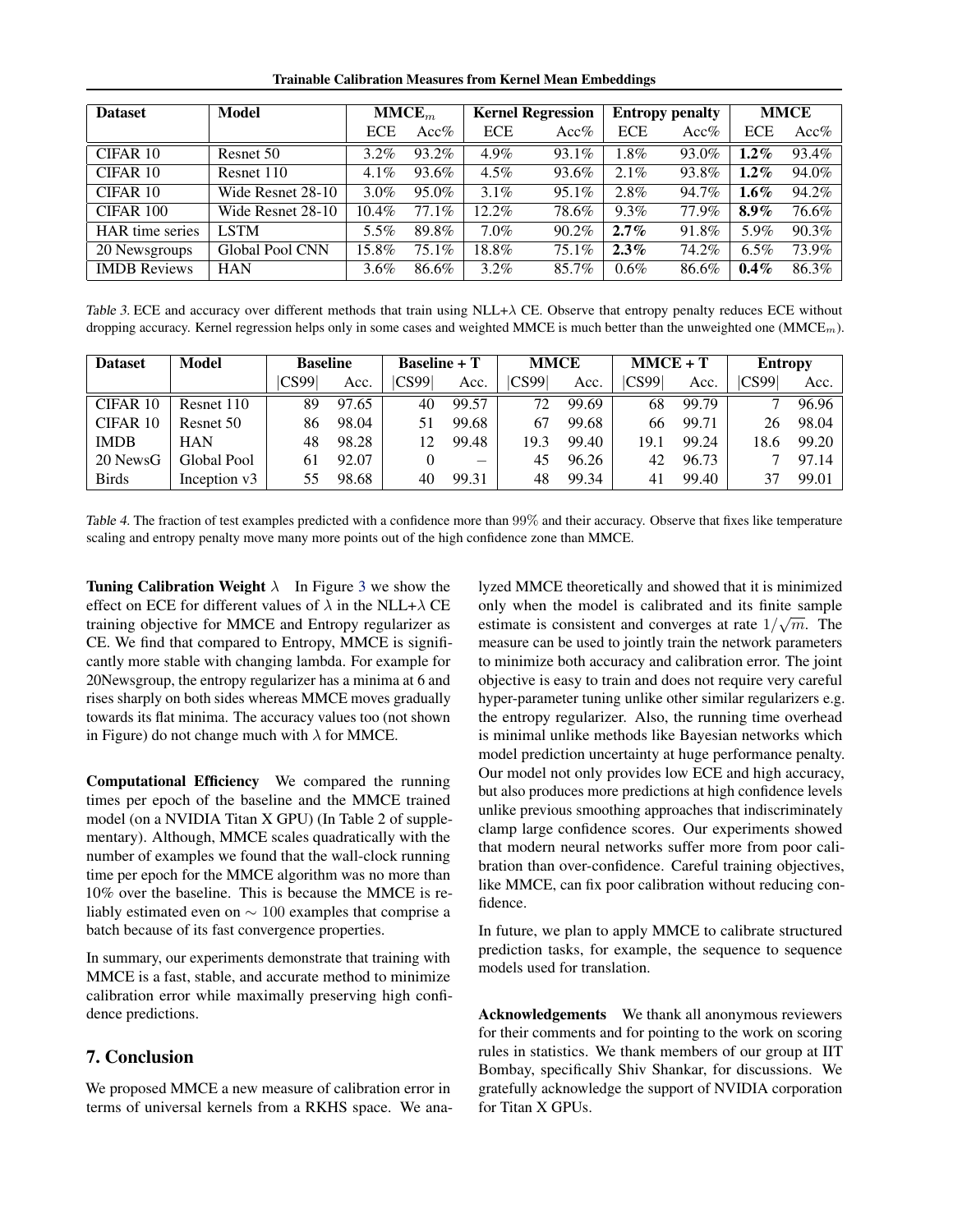## <span id="page-8-0"></span>References

- Anguita, D., Ghio, A., Oneto, L., Parra, X., and L Reyes-Ortiz, J. A public domain dataset for human activity recognition using smartphones, 01 2013.
- Bojarski, M., Testa, D. D., Dworakowski, D., Firner, B., Flepp, B., Goyal, P., Jackel, L. D., Monfort, M., Muller, U., Zhang, J., Zhang, X., Zhao, J., and Zieba, K. End to end learning for self-driving cars. *CoRR*, abs/1604.07316, 2016. URL [http://arxiv.org/](http://arxiv.org/abs/1604.07316) [abs/1604.07316](http://arxiv.org/abs/1604.07316).
- Candela, J. Q., Rasmussen, C. E., Sinz, F. H., Bousquet, O., and Schölkopf, B. Evaluating predictive uncertainty challenge. In *Machine Learning Challenges, Evaluating Predictive Uncertainty, Visual Object Classification and Recognizing Textual Entailment, First PASCAL Machine Learning Challenges Workshop, MLCW 2005, Southampton, UK, April 11-13, 2005, Revised Selected Papers*, pp. 1–27, 2005.
- Caruana, R., Lou, Y., Gehrke, J., Koch, P., Sturm, M., and Elhadad, N. Intelligible models for healthcare: Predicting pneumonia risk and hospital 30-day readmission. In *Proceedings of the 21th KDD 2015*, KDD '15, pp. 1721– 1730, New York, NY, USA, 2015. ACM. ISBN 978-1- 4503-3664-2. doi: 10.1145/2783258.2788613.
- Crowson, C. S., Atkinson, E. J., and Therneau, T. M. Assessing calibration of prognostic risk scores. *Statistical Methods in Medical Research*, 25(4):1692–1706, 2016.
- Gretton, A., Borgwardt, K. M., Rasch, M. J., Schölkopf, B., and Smola, A. J. A kernel two-sample test. *Journal of Machine Learning Research*, 13:723–773, 2012.
- Guillaume Chevalier. LSTMs for Human Activity Recognition. [https://]( https://github.com/guillaume-chevalier/LSTM-Human-Activity-Recognition) [github.com/guillaume-chevalier/]( https://github.com/guillaume-chevalier/LSTM-Human-Activity-Recognition) [LSTM-Human-Activity-Recognition]( https://github.com/guillaume-chevalier/LSTM-Human-Activity-Recognition), 2017. Online; accessed 27 January 2018.
- Guo, C., Pleiss, G., Sun, Y., and Weinberger, K. Q. On calibration of modern neural networks. In *Proceedings of the 34th International Conference on Machine Learning, ICML 2017, Sydney, NSW, Australia, 6-11 August 2017*, pp. 1321–1330, 2017.
- Hastie, T., Tibshirani, R., and Friedman, J. *The Elements of Statistical Learning*. Springer Series in Statistics. Springer New York Inc., New York, NY, USA, 2001.
- He, K., Zhang, X., Ren, S., and Sun, J. Deep residual learning for image recognition. *CVPR*, 2016.
- Hendrycks, D. and Gimpel, K. A baseline for detecting misclassified and out-of-distribution examples in neural networks. In *ICLR*, 2017.
- Ilya Ivanov. IMDB HAN model. [https://github.](https://github.com/ilivans/tf-rnn-attention) [com/ilivans/tf-rnn-attention](https://github.com/ilivans/tf-rnn-attention), 2018. Online; accessed 27 January 2018.
- Iyer, A., Nath, S., and Sarawagi, S. Maximum mean discrepancy for class ratio estimation: Convergence bounds and kernel selection. In *ICML*, 2014.
- Jiang, X., Osl, M., Kim, J., and Ohno-Machado, L. Calibrating predictive model estimates to support personalized medicine. *Journal of the American Medical Informatics Association*, 19(2):263–274, 2012. doi: 10.1136/amiajnl-2011-000291.
- Keras Team. Keras pre-trained word embeddings example. [https://github.com/keras-team/keras/](https://github.com/keras-team/keras/blob/master/examples/pretrained_word_embeddings.py) [blob/master/examples/pretrained\\_word\\_](https://github.com/keras-team/keras/blob/master/examples/pretrained_word_embeddings.py) [embeddings.py](https://github.com/keras-team/keras/blob/master/examples/pretrained_word_embeddings.py), 2018. Online; accessed 24 January 2018.
- Krause, J., Sapp, B., Howard, A., Zhou, H., Toshev, A., Duerig, T., Philbin, J., and Fei-Fei, L. The unreasonable effectiveness of noisy data for fine-grained recognition. In Leibe, B., Matas, J., Sebe, N., and Welling, M. (eds.), *Computer Vision – ECCV 2016*, pp. 301–320, Cham, 2016. Springer International Publishing.
- Krizhevsky, A., Nair, V., and Hinton, G. Cifar-10 (canadian institute for advanced research). a. URL [http://www.](http://www.cs.toronto.edu/~kriz/cifar.html) [cs.toronto.edu/˜kriz/cifar.html](http://www.cs.toronto.edu/~kriz/cifar.html).
- Krizhevsky, A., Nair, V., and Hinton, G. Cifar-100 (canadian institute for advanced research). b. URL [http://www.](http://www.cs.toronto.edu/~kriz/cifar.html) [cs.toronto.edu/˜kriz/cifar.html](http://www.cs.toronto.edu/~kriz/cifar.html).
- Kuleshov, V. and Ermon, S. Estimating uncertainty online against an adversary. In *AAAI*, 2017.
- Kuleshov, V. and Liang, P. S. Calibrated structured prediction. In Cortes, C., Lawrence, N. D., Lee, D. D., Sugiyama, M., and Garnett, R. (eds.), *NIPS*, pp. 3474– 3482. 2015.
- Lakshminarayanan, B., Pritzel, A., and Blundell, C. Simple and scalable predictive uncertainty estimation using deep ensembles. In *NIPS*, pp. 6405–6416. 2017.
- Lee, K., Lee, H., Lee, K., and Shin, J. Training confidencecalibrated classifiers for detecting out-of-distribution samples. In *ICLR*, 2018.
- Li, Y., Swersky, K., and Zemel, R. Generative moment matching networks. In Bach, F. and Blei, D. (eds.), *ICML*, volume 37 of *PMLR*, pp. 1718–1727, Lille, France, 07–09 Jul 2015. PMLR.
- Liang, S., Li, Y., and Srikant, R. Enhancing the reliability of out-of-distribution image detection in neural networks. *ICLR*, 2018.